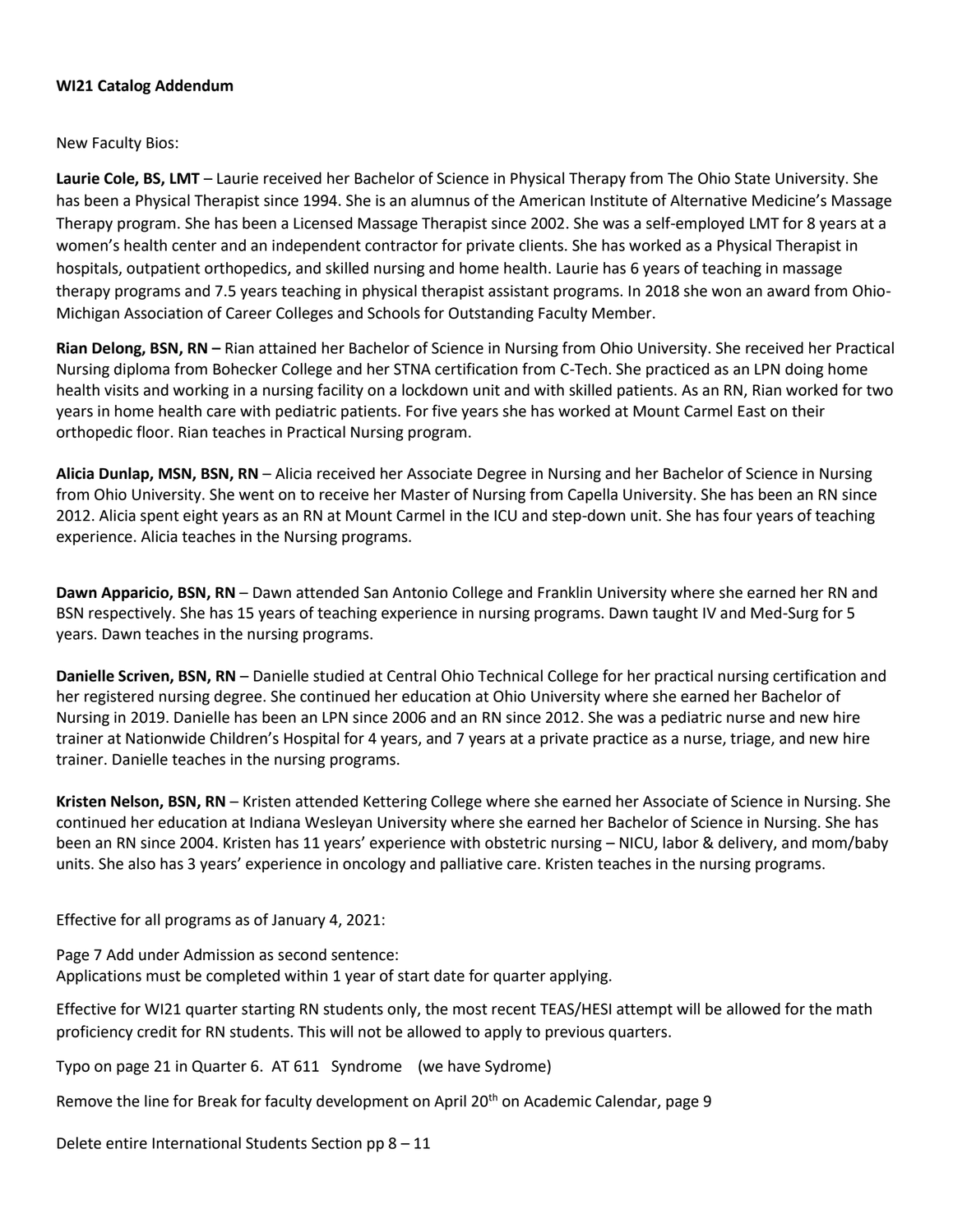### *Effective for New Students Enrolling for Spring Quarter 2021:*

TEAS or HESI exam results for PN and RN admitting students must be from within 24 months of the start date of the entering quarter.

MAT 101 College Math Proficiency tests will utilize an AIAM exam. A minimum score of 75% is required to earn proficiency credit. The exam may be taken only once. All proficiency exams are to be taken no later than the first week of the program.

Admissions Requirements

Acupuncture Admission Requirements, p 12:

- 1. Personal tour and interview with an Admissions Representative.
- 2. Completed Application Form.
- 3. Submit official transcripts of earned Baccalaureate Degree from an institution recognized by the U.S. Department of Education or foreign equivalent that has been officially evaluated.
- 4. Meet with Financial Aid office to discuss payment options.
- 5. Completed Enrollment Agreement with \$125 Enrollment Fee and accompanying paperwork. (Enrollment fee is waived for previously enrolled students in any AIAM program.
- 6. English language competency is required; If English is not a student's first language and he/she has not completed a two-year (60 semester credits or 90 quarter credits) baccalaureate level education in an institution accredited by an agency recognized by the U.S. Department of Education or from an equivalent English language institution in another country, then he/she will be required to score at least 61 on the Test of English as a Foreign Language (TOEFL) internet based test (iBT) which also requires a minimum speaking exam score of 26 and a minimum listening exam score of 22, or a level 6 on the International English Language Testing System (IELTS) exam.
- 7. Demonstrate personal laptop computer and camera meets specifications required for online learning or laptop computer and/or camera will be issued and charged to student account at AIAM.
- 8. Complete the Readiness Assessment.

Western Massage Therapy Program Admission Requirements, p13:

- 1. Personal tour and interview with an admissionsrepresentative.
- 2. Submit official transcripts of earned HS diploma or GED recognized by the Department of Education (or foreign equivalent) or official transcripts of earned Baccalaureate Degree or higher from an institution recognized by the US Department of Education (or foreign degree equivalent that has been officially evaluated).
- 3. Completed Application Form.
- 4. Meet with Financial Aid office to discuss payment options.
- 5. Completed Enrollment Agreement with \$125 Enrollment Fee and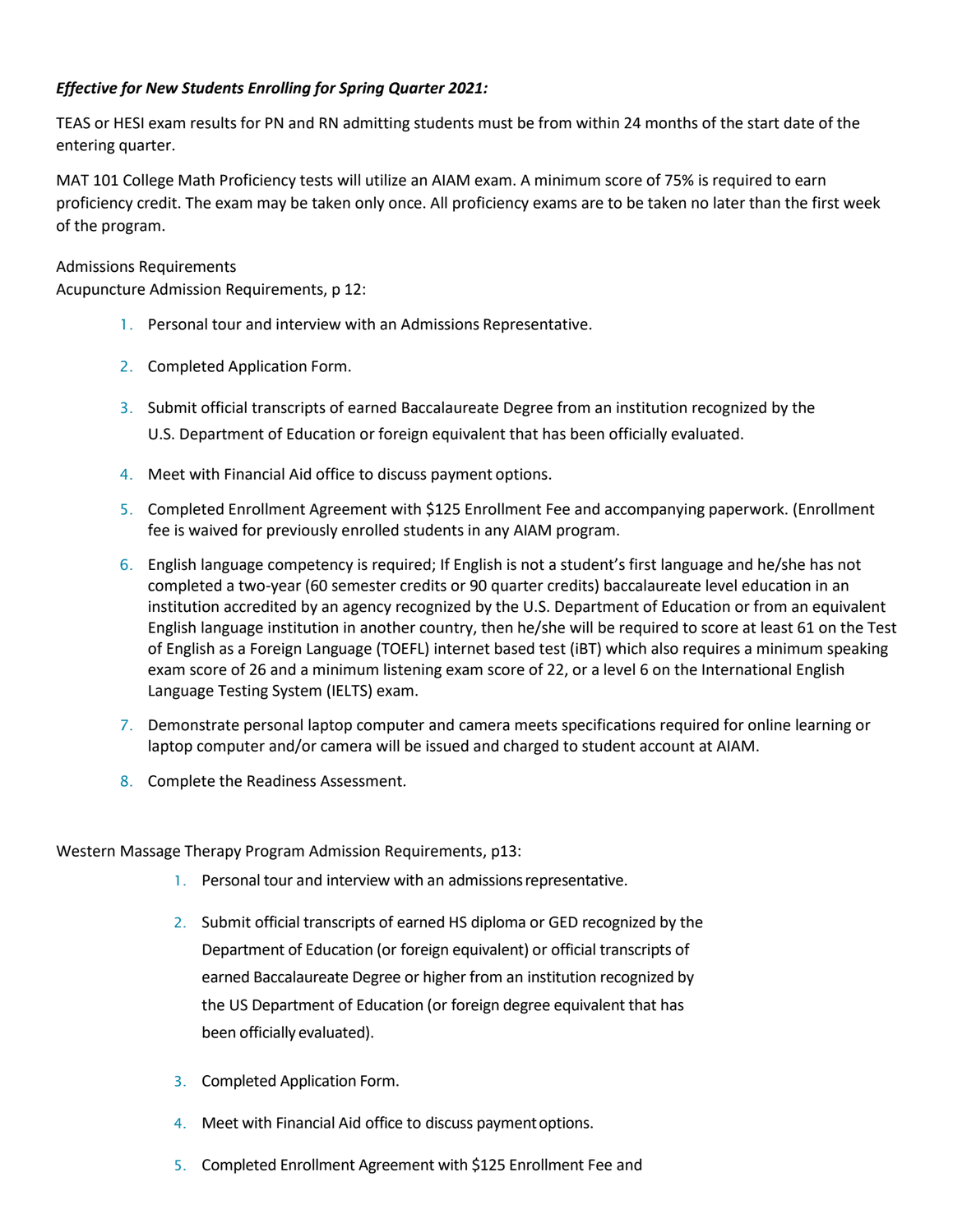accompanying paperwork\*. (Enrollment fee is waived for previously enrolled students in anyAIAM program.)

- 6. Demonstrate personal laptop computer and camera meets specifications required for online learning or laptop computer and/or camera will be issued and charged to student account at AIAM.
- 7. Complete the Readiness Assessment.

Nursing Program (PN & RN) Admission Requirements, p14:

- 1. Personal tour and interview with an admissions representative.
- 2. Submit official transcripts of earned HS diploma or GED recognized by the Department of Education (or foreign equivalent) or official transcripts of earned Baccalaureate Degree or higher from an institution recognized by the

U.S. Department of Education (or foreign degree equivalent that has been officially evaluated).

- 3. Completed Application Form.
- 4. Completed Entrance Test with minimum identified standard met orexceeded for consideration. Students with prior bachelor's degree or higher from an accredited
	- U.S. institution recognized by the U.S. Department of Education are exempt from

this requirement.

The test scores required are:

- **PN:** Adjusted Individual Total Score of 41.3% on the TEAS test OR 70% on HESI
- **RN:** Must hold active Practical Nursing license OR be a graduate of the 9 month AIAM Practical Nursing program in December 2020 or after OR be a graduate of an approved Practical Nursing program and score 49.3% or higher Adjusted Individual Total Score on the TEAS OR 75% on HESI
- **Please note:** The cost of each entrance exam attempt is \$65 which must be paid by the student at time of testing. Retakes are allowed with at least 2 days between attempts; students can only test three times within a 12-monthperiod.
- 5. Meet with Financial Aid office to discuss payment options.
- 6. Completed enrollment agreement with \$125 Enrollment Fee and accompanying paperwork\*. (Enrollment fee is waived for previously enrolled students in any AIAM program.)
- 7. Practical Nursing School Transcript.
- 8. Demonstrate personal laptop computer and camera meets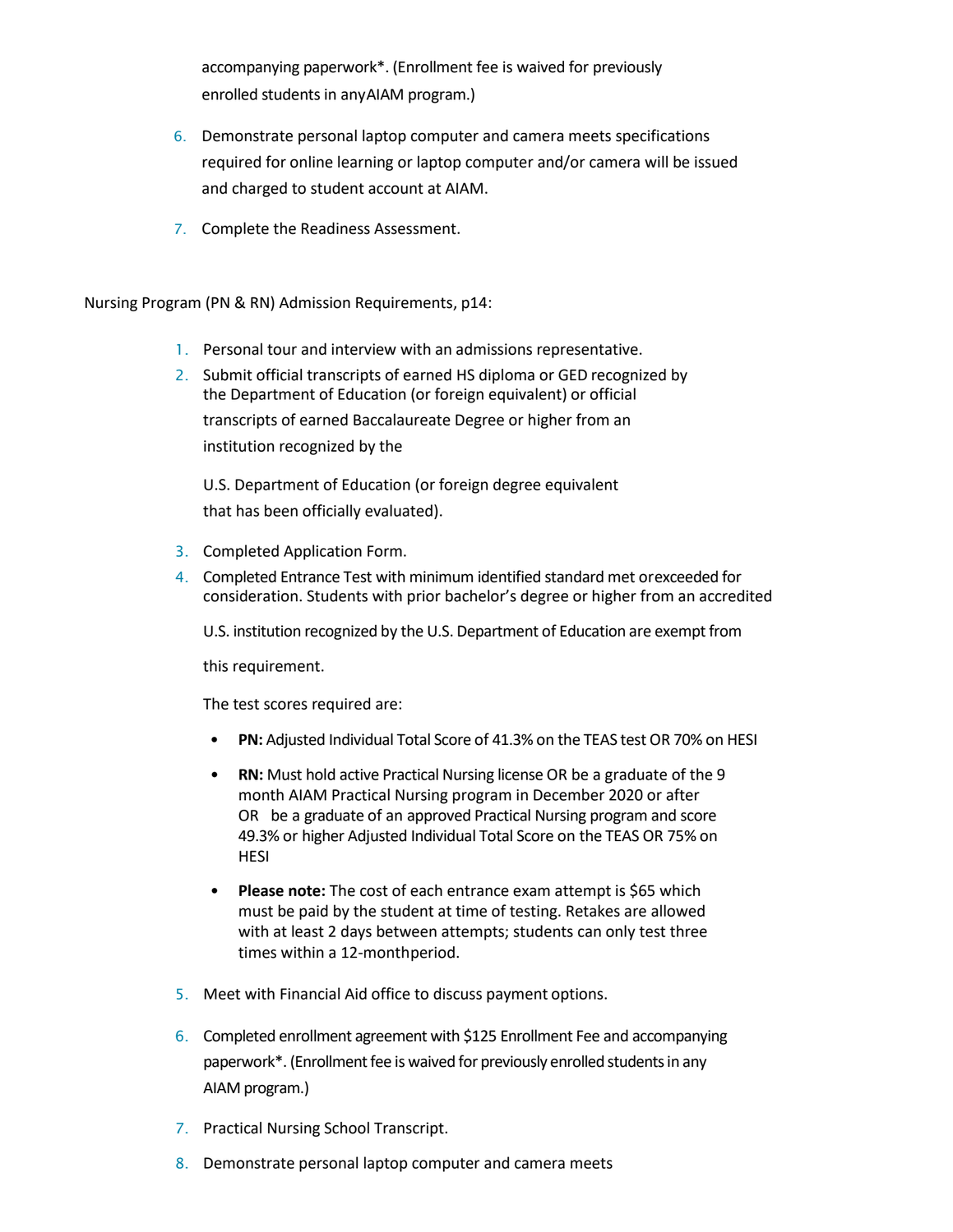specifications required for online learning or laptop computer and/or will be issued and charged to student account at AIAM.

9. Complete the Readiness Assessment.

Note: Entrance testing for PN and RN continues to be waived for WI21 due to COVID.

Medical Assisting Program Admission Requirements, p16:

- 1. Personal tour and interview with an admissionsrepresentative.
- 2. Submit official transcripts of earned HS diploma or GED recognized by the Department of Education (or foreign equivalent)
- 3. Completed Application Form.
- 4. Meet with Financial Aid office to discuss paymentoptions.
- 5. Completed Enrollment Agreement with \$125 Enrollment Fee and accompanying paperwork\*. (Enrollment fee is waived for previously enrolled students in anyAIAM program.)
- 6. Demonstrate personal laptop computer and camera meets specifications required for online learning or laptop computer and/or camera will be issued and charged to student account at AIAM.
- 7. Complete the Readiness Assessment.

#### SP21 Fee Updates

Practical Nursing: Change textbook fee under Other Student Costs (estimated) to \$100. Update Other Costs total to \$1,215.00

add parenthetical to the technology fee: (some eBooks included)

### Page 89 in Nursing Attendance Policy

Students arriving later than 10 minutes on test days will not be allowed to sit for the test. The student will be asked to leave/may be removed from the test situation until the test is over so there is no distraction for other students. Students will be advised to contact the Academic Dean (non-nursing courses) or the Director of Nursing (nursing courses) for permission to make up the test. If a student is late 10 minutes or more a third time in a class, regardless if related to a testing situation, the student will be required to set an appointment within 48 hours with the Academic Dean (or the Director of Nursing for nursing courses).

### Under LAB:

LAB: The laboratory component of each course is mandatory and excused time missed must be made up within 7 days of the absence (any extension beyond 7 days must be approved by the Director of Nursing). In Nursing Labs, any time missed over 2 lab sessions will result in failing the lab (Director of Nursing may allow additional excused absence and make-up permitted in rare and extenuating circumstances). Unexcused absences will result in failure of the lab and will result in corresponding course failure (and clinical, if applicable). An unexcused absence for lab will result in failure of the lab (and corresponding course and clinical, as applicable). All missed hours in Lab must be made up by coordinating with the Lab Coordinator.

All lab skill assignments must be submitted on the due date for credit. Late assignments are not possible, there can be no exceptions to this policy. Please plan accordingly.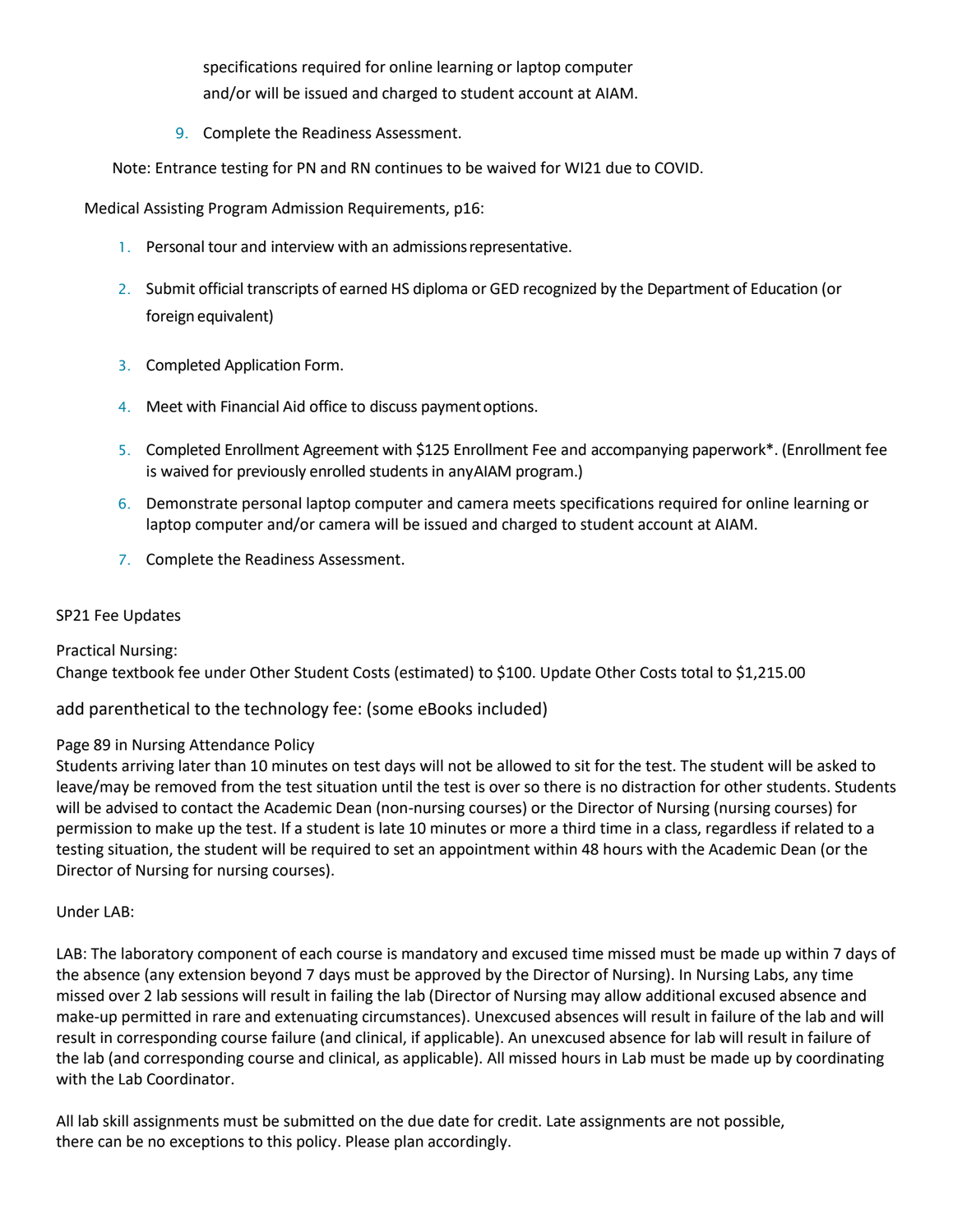Under CLINICAL, add:

All clinical assignments must be submitted on the due date for credit. Late assignments are not possible, there can be no exceptions to this policy. Please plan accordingly.

### P. 112,  $3^{rd}$  and  $4^{th}$  paragraph under Attendance Policies, replace with:

Students arriving later than 10 minutes on test days will not be allowed to sit for the test. The student will be asked to leave/may be removed from the test situation until the test is over so there is no distraction for other students. Students will be advised to contact the Academic Dean (non-nursing courses) or the Director of Nursing (nursing courses) for permission to make up the test. If a student is late 10 minutes or more a third time in a class, regardless if related to a testing situation, the student will be required to set an appointment within 48 hours with the Academic Dean (or the Director of Nursing for nursing courses).

### **ACU** Tuition & Required Fees 157.5 Credit Hours of Tuition @ \$317.00 per Credit Hour \$ 49,927.50

Enrollment Fee\* \$ 125.00 Ohio Video Disclosure Course\*\*\*\*\* \$ 25.00 Matriculation Fee \$ 50.00 Student Identification Card \$ 10.00 NCCAOM Exam Fees (\$475 @ quarters 7,8,9) \$ 1,425.00 Aprons & Sleeves (3 aprons and 84 sleeves) \$ 31.20 Technology Fee (\$167.78 per quarter) \$ 1510.00 Compliance Fee \$ 300.00 TOTAL TUITION & REQUIRED FEES\*\*\* \$ 56,103.70

### Other Student Costs Associated with Program *(estimated)*

Approximate Cost of Required Textbooks and Reference Books\*\* \$ 1,959.00 Laptop & Warranty \$ 450.00 Approximate Cost of Supplies1 \$720.00 Uniform (lab coat) $1 \$  35.00 Hepatitis B Vaccinations (series of 3)1 \$ 150.00 Approximate Cost of Medical Exam1 \$ 30.00 CCAOM Clean Needle Technique Exam2 \$ 150.00 CCAOM CNT Exam Verification Fee. Transmittal to NCCAOM2 \$ 10.00 NCCAOM Certification Verification Transmittal Fee, results to SMB2 \$ 45.00 **TOTAL OTHER COSTS \$ 3,549.00**

## WMT Tuition & Required Fees 750 Clock Hours of Tuition @ \$18.25 per Clock Hour \$ 13,687.50

Enrollment Fee\* \$ 125.00 Ohio Video Disclosure Course\*\*\*\*\* \$ 25.00 Matriculation Fee \$ 50.00 Uniform (AIAM Polo Shirt) \$ 35.00 Student Identification Card \$ 10.00 Aprons (3 aprons) \$ 6.00 Technology Fee (\$250 per quarter) \$ 1000.00 Compliance Fee \$ 300.00 TOTAL TUITION & REQUIRED FEES\*\*\* \$ 15,238.50

## Other Student Costs Associated with Program *(estimated)*

Approximate Cost of Required Textbooks\*\* \$ 696.00 Laptop & Warranty \$ 450.00 Approximate Cost of Supplies (massage lotions/creams)<sup>1</sup> \$ 60.00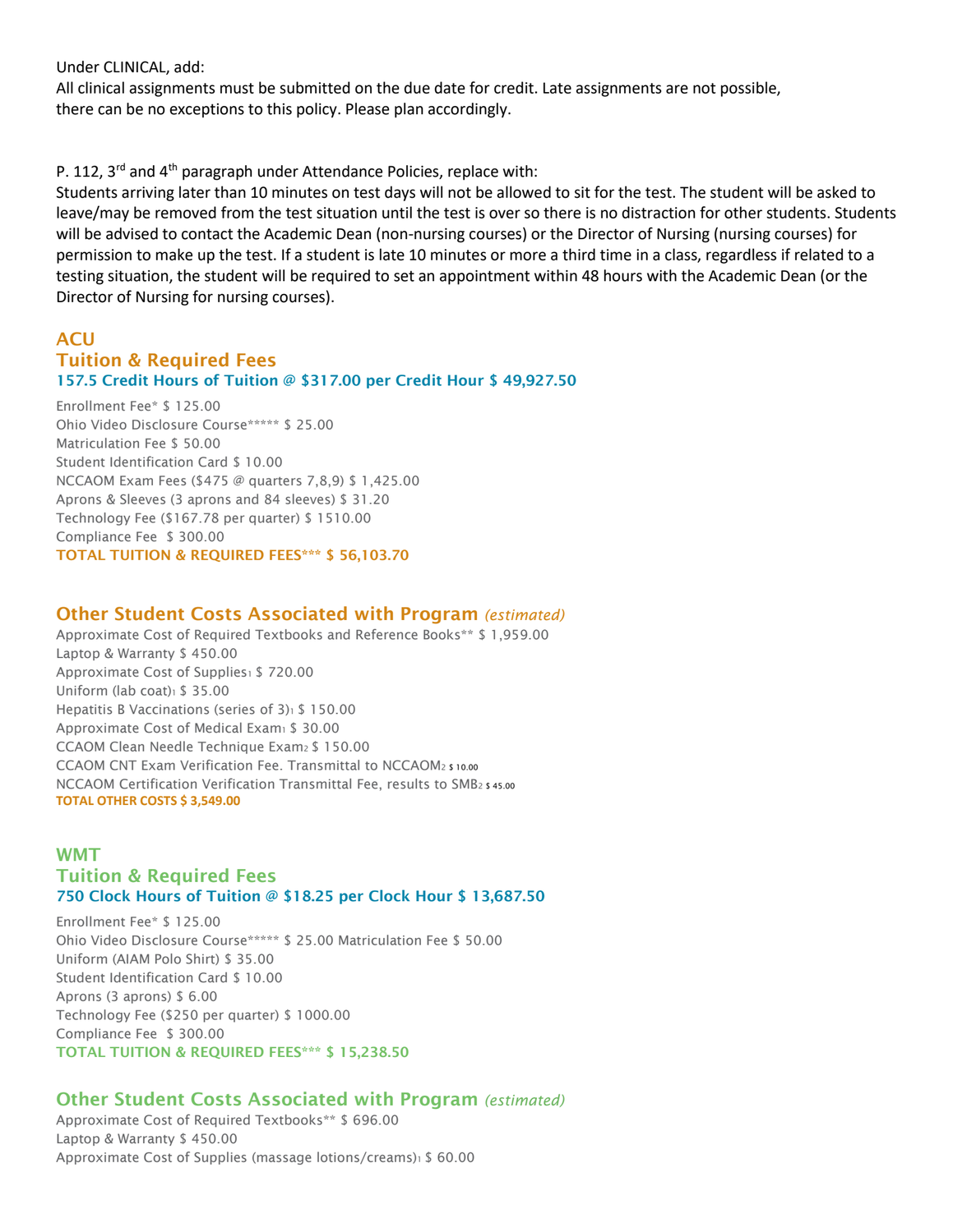Linens<sub>1</sub> \$ 40.00 Approximate Cost of Medical Exam1 \$ 30.00 Approximate Cost of Massage Table (optional)<sup>2</sup> \$ 650.00 Massage & Bodywork Licensing Fee (MBLEX)3 \$ 195.00 Ohio State Medical Board Licensing Fee (fees for other states may vary) $3\$  150.00 Background Check for Licensure3 \$ 70.00 Cost of Liability Insurance4 \$ 168.00 TOTAL OTHER COSTS \$ 2,509.00

### RN Tuition & Required Fees 90 Credit Hours of Tuition @ \$299 per Credit Hour \$ 26,910.00

Enrollment Fee\* \$ 125.00 Ohio Video Disclosure Course\*\*\*\*\* \$ 25.00 Nursing Supply Bag \$ 250.00 Matriculation Fee \$ 50.00 Lab Fee (\$150 per quarter) \$ 750.00 Student Identification Card \$ 10.00 Uniform (2 patches) \$ 20.00 Technology Fee (\$784 per quarter) (some eBooks included) \$ 3,920.00 Compliance Fee \$ 300.00 TOTAL TUITION & REQUIRED FEES\*\*\* \$ 32,360.00

### Other Student Costs Associated with Program *(estimated)*

Approximate Cost of Required Textbooks\*\* \$ 1,365.00 Laptop and Warranty \$ 450.00 Approximate Cost of Medical Exam2 \$ 30.00 Approximate Cost of TB test2 \$ 25.00 CPR Card2 \$ 50.00 Entrance Exam1 \$ 65.00 Hepatitis B Vaccinations (series of 3)2 \$ 150.00 NCLEX Examination Fee3 \$ 200.00 State Licensure Application3 \$ 75.00 Background Check for Licensure3 \$ 70.00 TOTAL OTHER COSTS \$ 2,480.00

# PN Tuition & Required Fees 46 Credit Hours of Tuition @ \$299 per Credit Hour \$ 13,754.00

Enrollment Fee\* \$ 125.00 Ohio Video Disclosure Course\*\*\*\*\* \$ 25.00 Nursing Supply Bag \$ 250.00 Matriculation Fee \$ 50.00 Lab Fee (\$150 per quarter) \$ 450.00 Student Identification Card \$ 10.00 Uniform (2 patches) \$ 20.00 Technology Fee (\$845.33 per quarter) (some eBooks included) \$ 2,536.00 Compliance Fee \$ 300.00 TOTAL TUITION & REQUIRED FEES\*\*\* \$ 17,520.00

# Other Student Costs Associated with Program *(estimated)*

Approximate Cost of Required Textbooks\*\* \$ 100.00 Laptop and Warranty \$ 450.00 Approximate Cost of Medical Exam2 \$ 30.00 Approximate Cost of TB test2 \$ 25.00